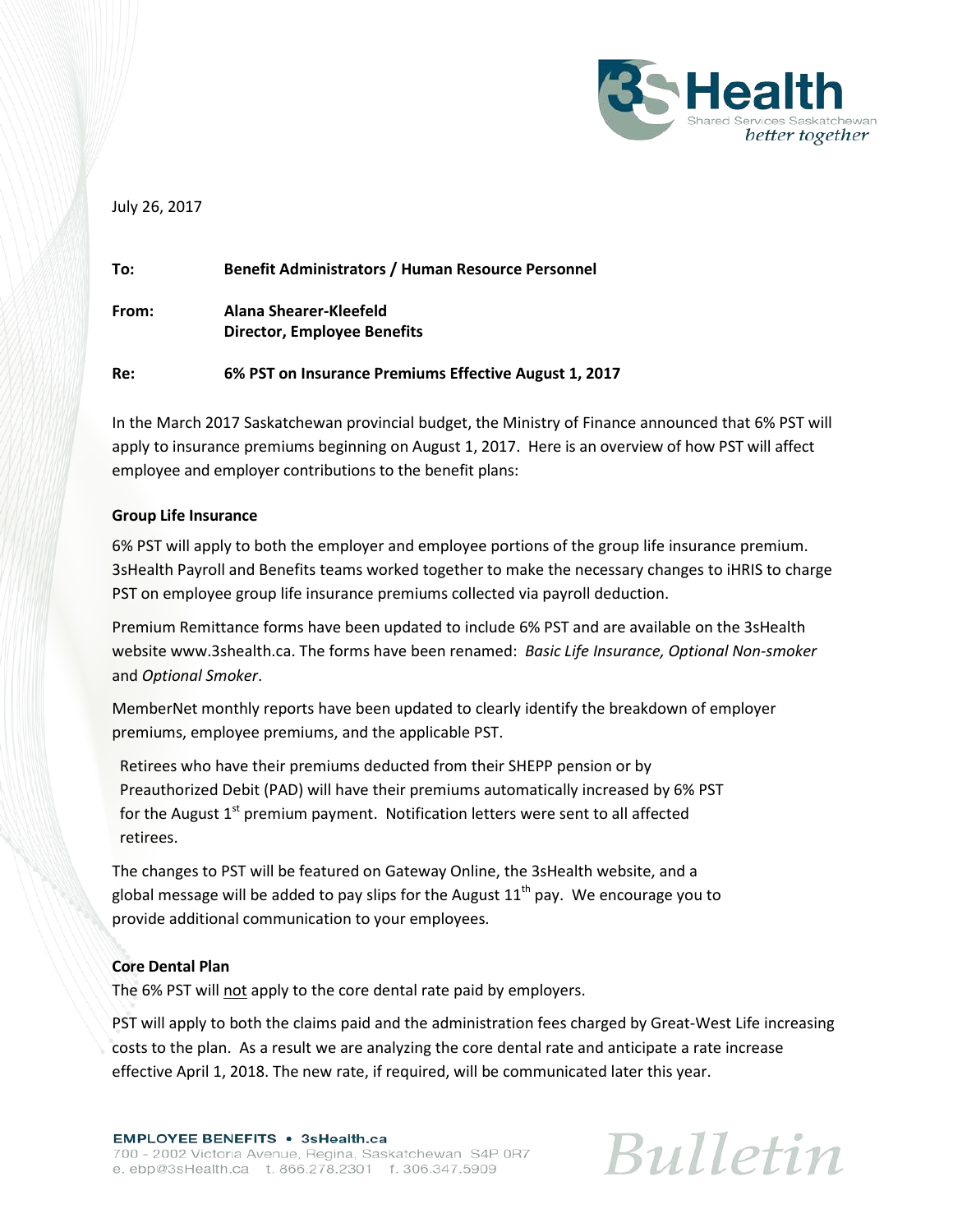

## **In-Scope Extended Health Care and Enhanced Dental Plan**

The 6% PST will not apply to the in-scope extended health care and enhanced dental plan contributions paid by employers. PST will apply to the monthly premiums the plan pays to Great-West Life increasing the costs to the plan.

## **Out-of-Scope Extended Health Care and Enhanced Dental Plan**

The 6% PST will not apply to the out-of-scope extended health care and enhanced dental plan contributions paid by employers.PST will apply to the monthly premiums the plan pays to Great-West Life increasing the costs to the plan. As a result we are analyzing the out-of-scope extended health care and enhanced dental rate and anticipate a rate increase effective April 1, 2018. The new rate, if required, will be communicated later this year.

## **Out-of-Scope Flexible Spending Plan**

6% PST will apply to claims paid after August 1, 2017 from a health care spending account and to the administration fees Great-West Life charges the plan to pay the claims. The employee will not be impacted by this change.

Lifestyle spending account claims are exempt from PST.

The 10% administration fee for both the health care spending account and the lifestyle spending account is subject to 6% PST beginning August 1, 2017.

As an employer, you will be impacted by these changes. 3sHealth will be adding to your quarterly invoice the 6% PST for health care spending account claims paid to your employees between August 1, 2017 and February 28, 2018. You will also be charged an additional 6% on new health care spending account allocations after August 1, 2017 and the 6% PST on the 3sHealth administration fee. These changes will be reflected on your regular quarterly invoice.

#### **Retiree Health and Dental Plan**

Eligible plan members who elected Retiree Health and Dental coverage will be charged 6% PST effective August 1, 2017. Premiums are paid directly to GMS and the insurer has advised participating plan members.

#### **Disability Income Plans**

Both the employer and employee contributions to the disability income plans are subject to 6% PST beginning on August 1, 2017. Both the employer and the employee will be impacted by this change.

The employer will be required to remit 6% PST on the employer portion of disability